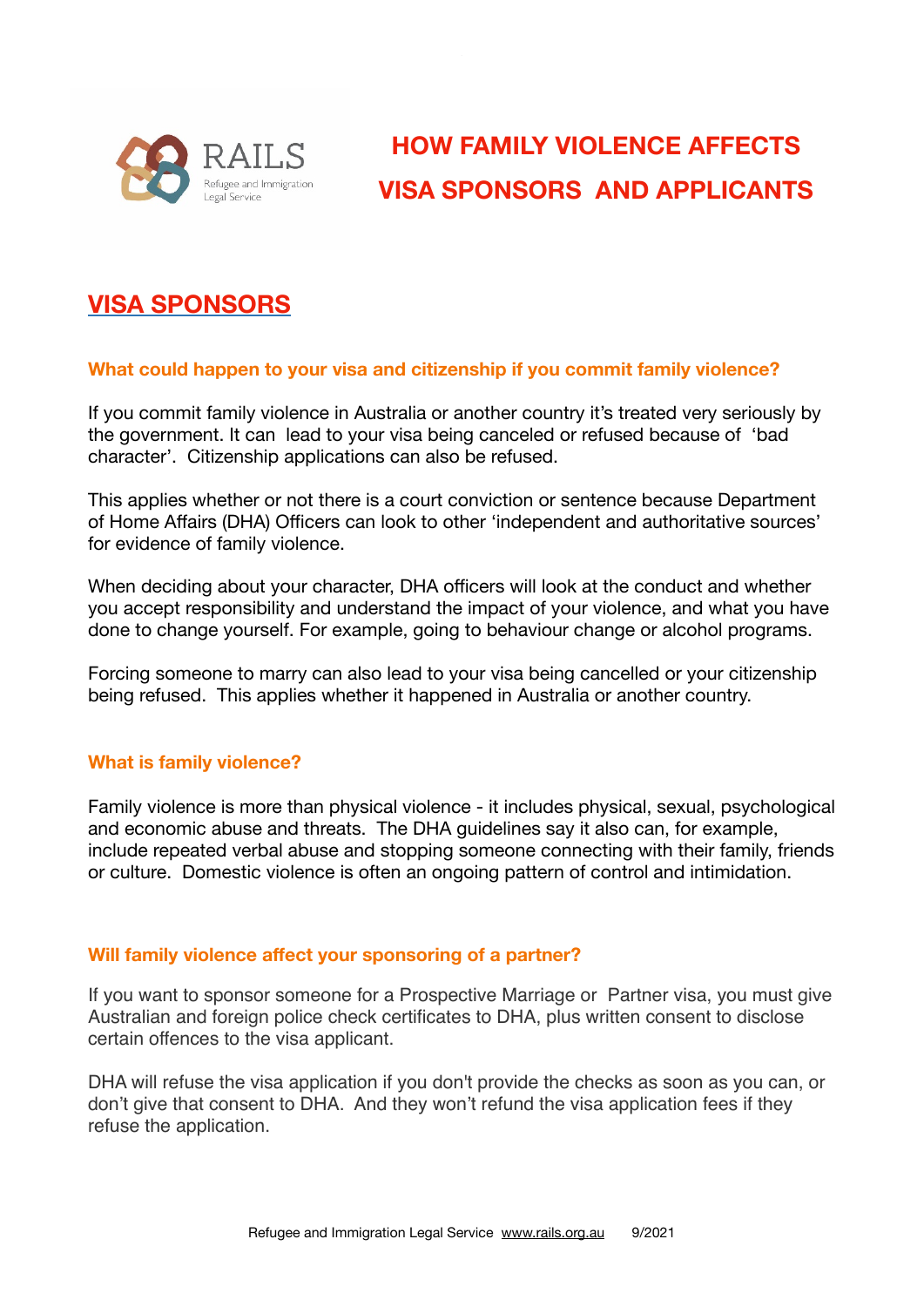DHA must refuse the visa if a sponsor:

- has any convictions in Australia or overseas for offences like violence, sexual assault or harassment, stalking, breach of Domestic Violence orders, forced marriage or weapons;
- and has a 'significant criminal record' (prison terms that together total more than 12 months)

unless DHA assess that it is 'reasonable' not to refuse.

When assessing whether to refuse DHA consider things like:

- how long since the sponsor completed their sentence
- the best interests of any child of the sponsor or visa applicant
- how long the sponsor and the applicant have been in a relationship

# **Can your partner report you for domestic violence?**

Anyone can report a visa holder to DHA for actual or alleged domestic violence. Your partner or someone else can report you to DHA for committing domestic violence.

If DHA do get reliable information that a visa holder has committed domestic violence you may face problems with possible visa cancellation or refusal for bad character as noted above.

When you apply to sponsor a partner or fiancée for a visa, DHA will check whether you have committed domestic violence.

### **Can you sponsor another partner if you split up?**

If you separate or divorce someone that you sponsored for a visa, and then apply to sponsor another partner or fiancée, DHA will look very closely at any second sponsorship,

An Australian citizen or permanent resident can only sponsor two partners in a lifetime and the sponsorships must be more than 5 years apart, unless there are special circumstances like children or a long-term relationship.

If you're married, whether overseas or in Australia, you must prove to DHA that you are legally divorced before you can marry again. A religious divorce is not accepted.

Even if not divorced, people can be a 'defacto' relationship (living together in a committed relationship) without getting married, and that can be recognised by the law.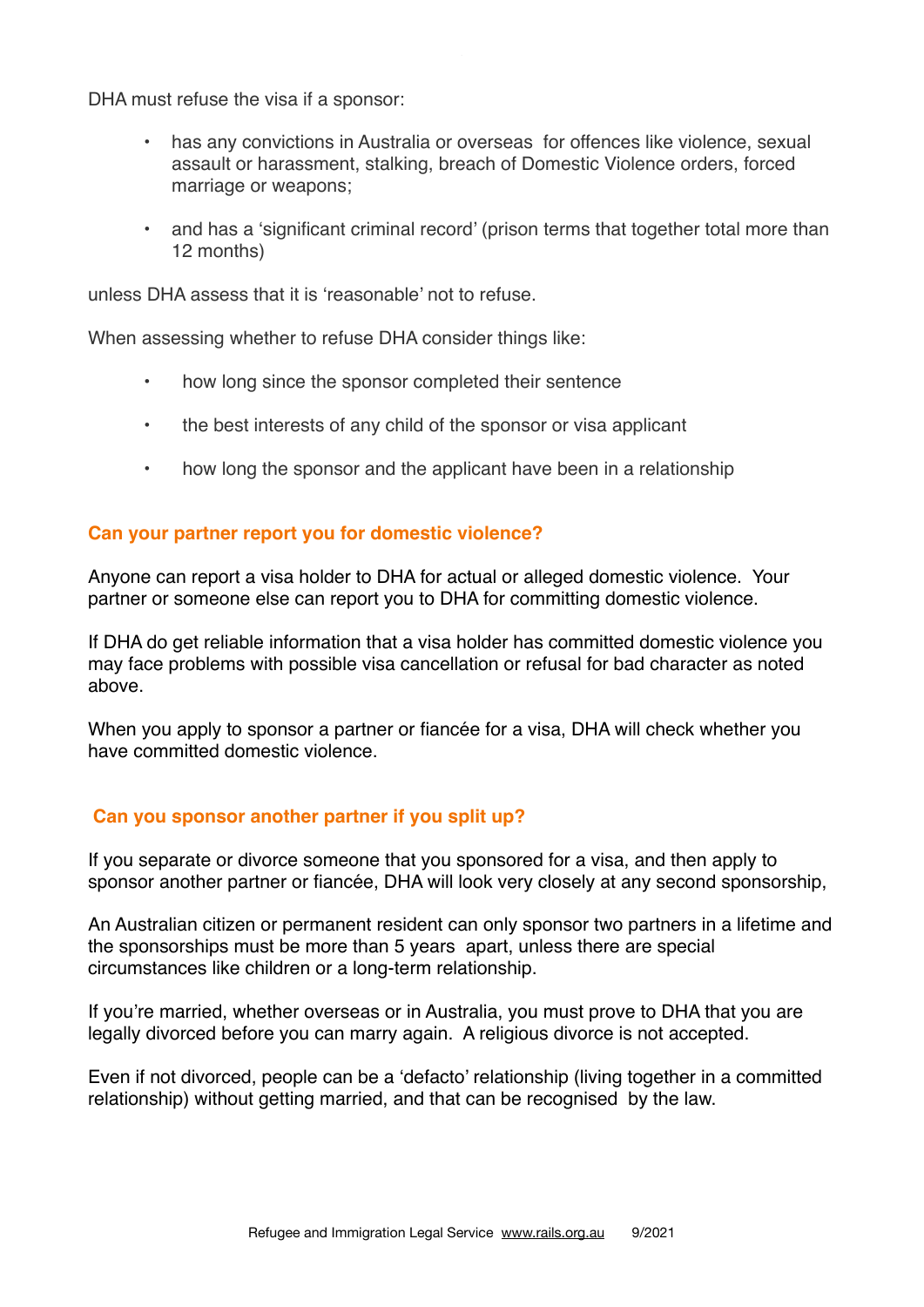# **VISA APPLICANTS**

# **Can an applicant get a visa if their sponsor is violent to them?**

If you are sponsored for a permanent partner visa and the relationship breaks down before you get your permanent visa, and you can prove there has been family violence during the relationship, and that the relationship was genuine, then you still may be able to get a permanent resident visa without relying on the sponsor.

This only applies to partner-type visas and also Global Talent (858) and Child (445) visas.

'Family violence' here is defined as threats or conduct towards you, or your family or property, that caused you to have good reason to fear for your wellbeing or safety. This is not only physical and sexual violence but also psychological. economic and social abuse and threats etc.

If the relationship with your sponsor ends, you have to advise DHA of the change in circumstances. You should get urgent legal advice, if possible, before advising DHA.

If the relationship with your sponsor ends and there is a child of the relationship, this might also be a pathway to permanent residence.

See [RAILS Fact Sheet \(Family violence and visas\) at www.rails.org.au/education for more](https://www.rails.org.au/sites/default/files/2021-05/FV%20and%20Visas%20Fact%20Sheet-21May2021.pdf)  [info](https://www.rails.org.au/sites/default/files/2021-05/FV%20and%20Visas%20Fact%20Sheet-21May2021.pdf). You should get legal advice urgently.

# **What if the sponsor partner controls the visa application?**

Sometimes a visa sponsor may keep control of all the application and the applicant has little knowledge of the details and process. This can sometimes, though not always, be a form of control and abuse by the sponsor and part of a pattern of family violence.

It is important that the applicant knows what information about them and their relationship is in the application, has access to the contact email/address that DHA has for their application, and knows their DHA visa or client reference number.

You may also be able to check your visa application details online through VEVO (the Visa Entitlement Verification Online system). You will need your passport or immi card details. See RAILS Fact Shee[t 'Finding Your Visa Details' at www.rails.org.au/education .](https://www.rails.org.au/sites/default/files/2021-03/VEVO%20Fact%20Sheet-10%20March%202021.pdf)

# **What if the sponsor partner threatens to deport the visa applicant?**

The Australian partner sponsor can withdraw their sponsorship at any time if they decide to end the relationship. However the sponsor partner can't deport you. It is a decision of the DHA, not the sponsor.

If your partner contacts DHA and withdraws the sponsorship then the DHA will write to the visa applicant at the address that DHA has been given and give 28 days for the applicant to respond. So it is important that you, the applicant, knows and has access to the contact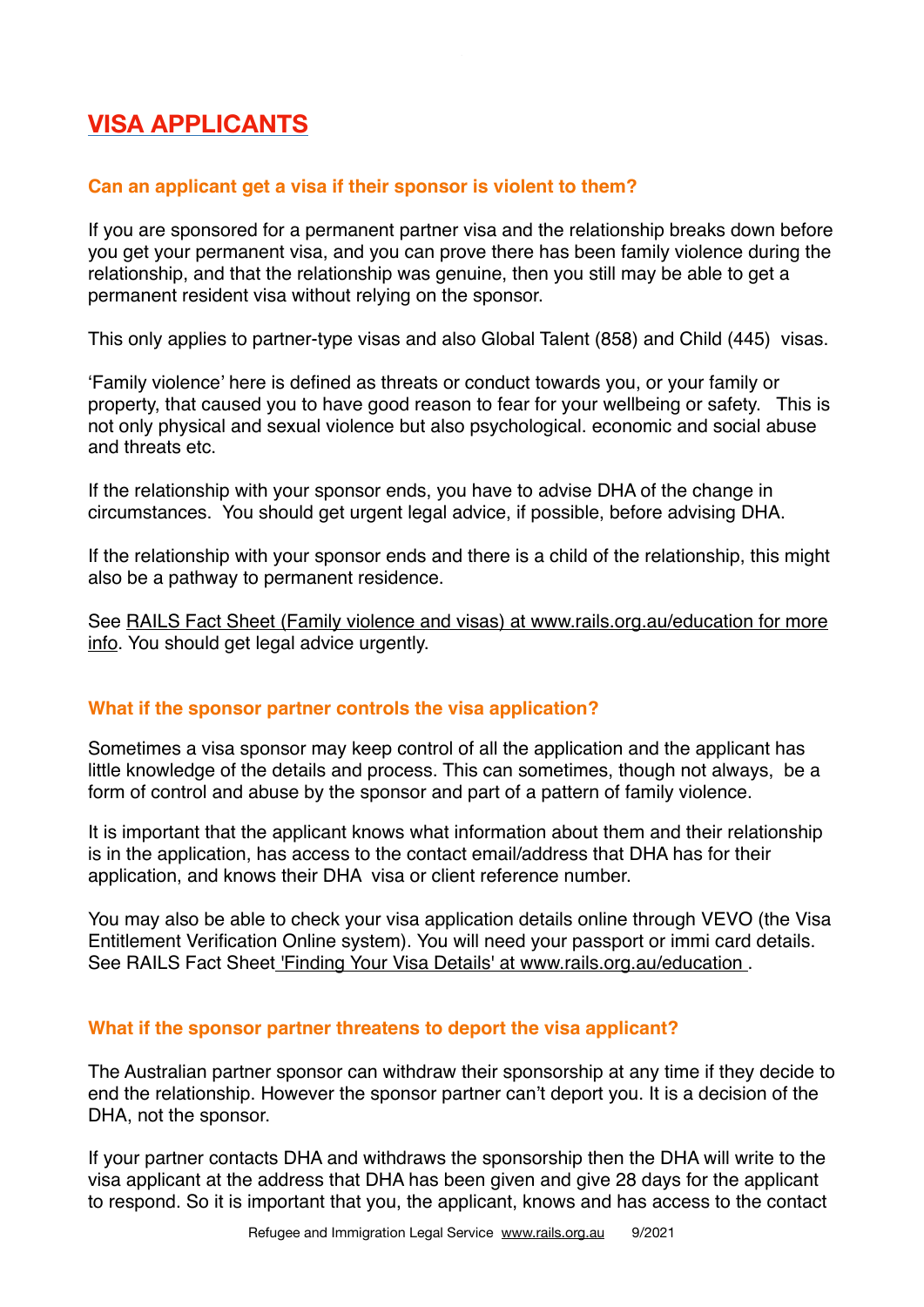address that the DHA has for them for their application. You should get legal advice urgently or the DHA will refuse your visa.

If the sponsor does withdraw the application and there is family violence, or there are other visa options, then the visa applicant may still be able to stay in Australia without the sponsorship, but this is a complex area of law and urgent legal advice is needed.

If your visa is refused you have 21 days to seek review to the AAT (Administrative Appeals Tribunal) - if you are in Australia.

You can't appeal if you are outside Australia. If your temporary Partner visa is refused and you're outside Australia, you can't return on that visa. You could try to urgently obtain a visitor or some other visa to return to lodge your review application within 21 days. This would be very difficult and urgent advice is needed.

If you already have permanent residence and your relationship breaks down, your partner cannot get you deported.

### **What if there's family violence and you're not on a partner visa?**

If you're not a citizen or a permanent resident and not on a temporary partner or Global Talent or Child visas (or connected bridging visas), then your visa options are more limited if there's family violence. Get urgent legal advice and family violence support. Your visa options include these:

- the first most urgent priority is always safety for you and your family. There are support services and funds to help (see below)
- stay on your current visa and apply to extend it if you fit the conditions and you want to stay longer in Australia
- apply for some other skilled or family visa if you fit the criteria for those visas
- apply for a protection (refugee) visa if you fear return to your home country
- if you are a dependent on a visa and the main applicant is the one doing the domestic violence, then you should leave that relationship if it's unsafe and get urgent legal advice about your visa options
- If you have no further visa options you could get a visa to allow you time to stay lawfully while making arrangements to return to your home overseas, if that is possible. If you are not a citizen then you must have a visa otherwise DHA must detain you.

### **Financial support for temporary visa holders experiencing family violence.**

Red Cross will provide support and up to \$3000 government funds to help cover expenses for accommodation, food, and medical care for temporary visa holder experiencing family violence. [Application form link](https://www.redcross.org.au/get-help/help-for-migrants-in-transition/family-and-domestic-violence-financial-assistance) 1800 RED CROSS (1800 733 276)